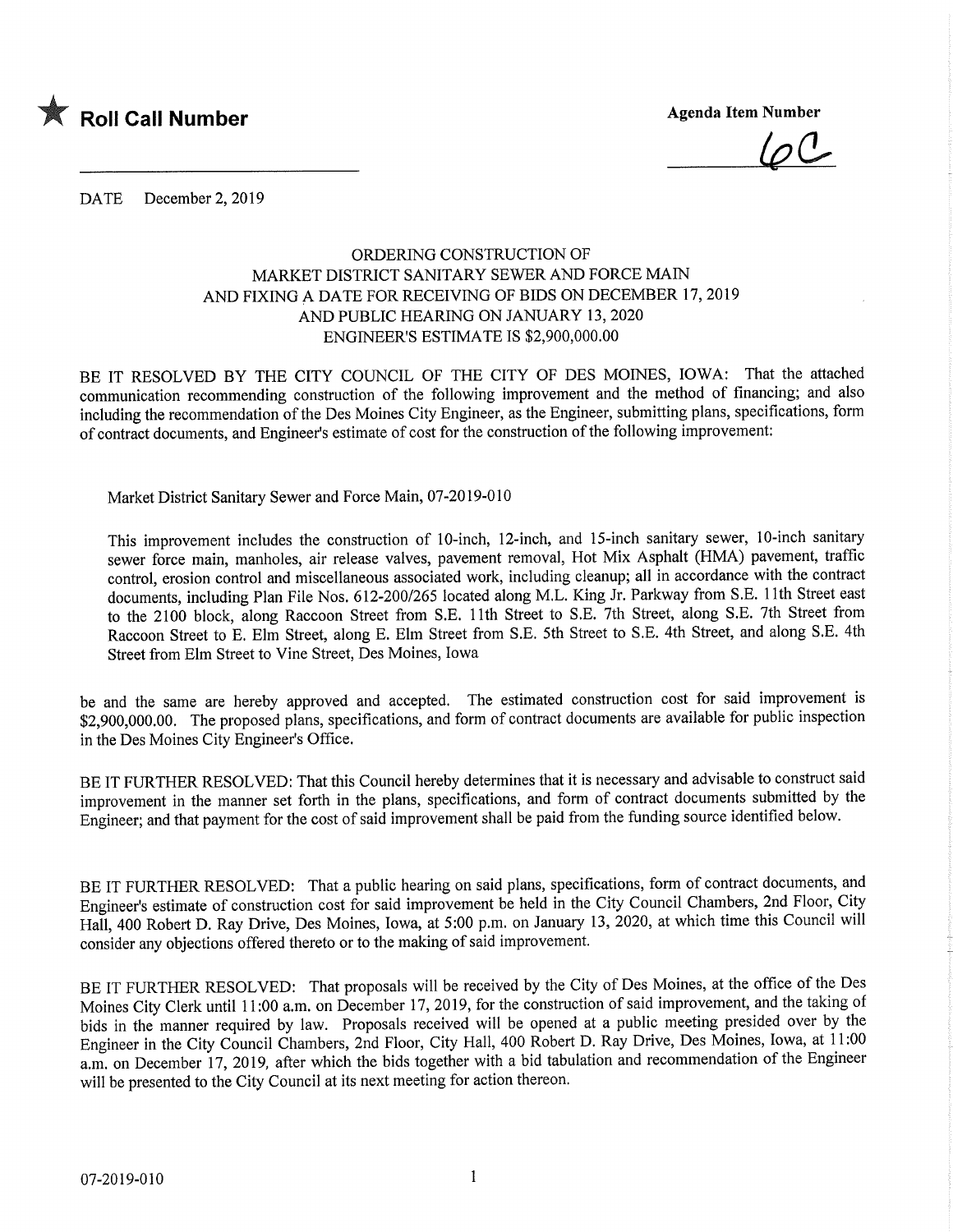

**Agenda Item Number** 

DATE December 2, 2019

BE IT FURTHER RESOLVED: That the City Clerk is further directed to publish a Public Notice of Storm Water Discharge in the Des Moines Register and The Business Record as required by the Iowa Department of Natural Resources.

BE IT FURTHER RESOLVED: That the City Manager be and is hereby authorized and directed to certify the "Notice of Intent for NPDES Coverage under General Permit No. 2 for Storm Water Discharges associated with Industrial Activity for Construction Activities" on behalf of the City of Des Moines and submit said document to the Iowa Department of Natural Resources with appropriate application and permit fees.

BE IT FURTHER RESOLVED: That an appropriate Notice to Bidders for said improvement be posted, and Notice of Public Hearing for said improvement be published in the Des Moines Register, all as provided and directed by Chapter 26 and/or 314, Code of Iowa.

| Moved by                                                      |             |             |             |                 | to adopt.                                                                                                                                                                                                                                                                                               |
|---------------------------------------------------------------|-------------|-------------|-------------|-----------------|---------------------------------------------------------------------------------------------------------------------------------------------------------------------------------------------------------------------------------------------------------------------------------------------------------|
| FORM APPROVED:<br>Kathleen Vanderpool<br>Deputy City Attorney |             |             |             |                 | <b>FUNDS AVAILABLE</b><br>Robert L. Fagen<br>Des Moines Finance Director<br>Funding Source: 2019-2020 CIP, Page Street – 33, SE 7th Reconstruction and Trunk Sewer, ST274, Being: \$350,000 in<br>TIF Bonds, \$1,800,000 in TIF Bonds to be issued, and the remaining \$750,000 in Sanitary Sewer Funds |
| <b>COUNCIL ACTION</b>                                         | <b>YEAS</b> | <b>NAYS</b> | <b>PASS</b> | <b>ABSENT</b>   | <b>CERTIFICATE</b>                                                                                                                                                                                                                                                                                      |
|                                                               |             |             |             |                 |                                                                                                                                                                                                                                                                                                         |
| <b>COWNIE</b>                                                 |             |             |             |                 |                                                                                                                                                                                                                                                                                                         |
| <b>BOESEN</b>                                                 |             |             |             |                 |                                                                                                                                                                                                                                                                                                         |
| COLEMAN                                                       |             |             |             |                 | I, P. Kay Cmelik, City Clerk of said City hereby                                                                                                                                                                                                                                                        |
| <b>GATTO</b>                                                  |             |             |             |                 | certify that at a meeting of the City Council of                                                                                                                                                                                                                                                        |
| <b>GRAY</b>                                                   |             |             |             |                 | said City of Des Moines, held on the above date,                                                                                                                                                                                                                                                        |
| MANDELBAUM                                                    |             |             |             |                 | among other proceedings the above was adopted.                                                                                                                                                                                                                                                          |
| <b>WESTERGAARD</b>                                            |             |             |             |                 |                                                                                                                                                                                                                                                                                                         |
| <b>TOTAL</b>                                                  |             |             |             | <b>APPROVED</b> | IN WITNESS WHEREOF, I have hereunto set my<br>hand and affixed my seal the day and year first<br>above written.                                                                                                                                                                                         |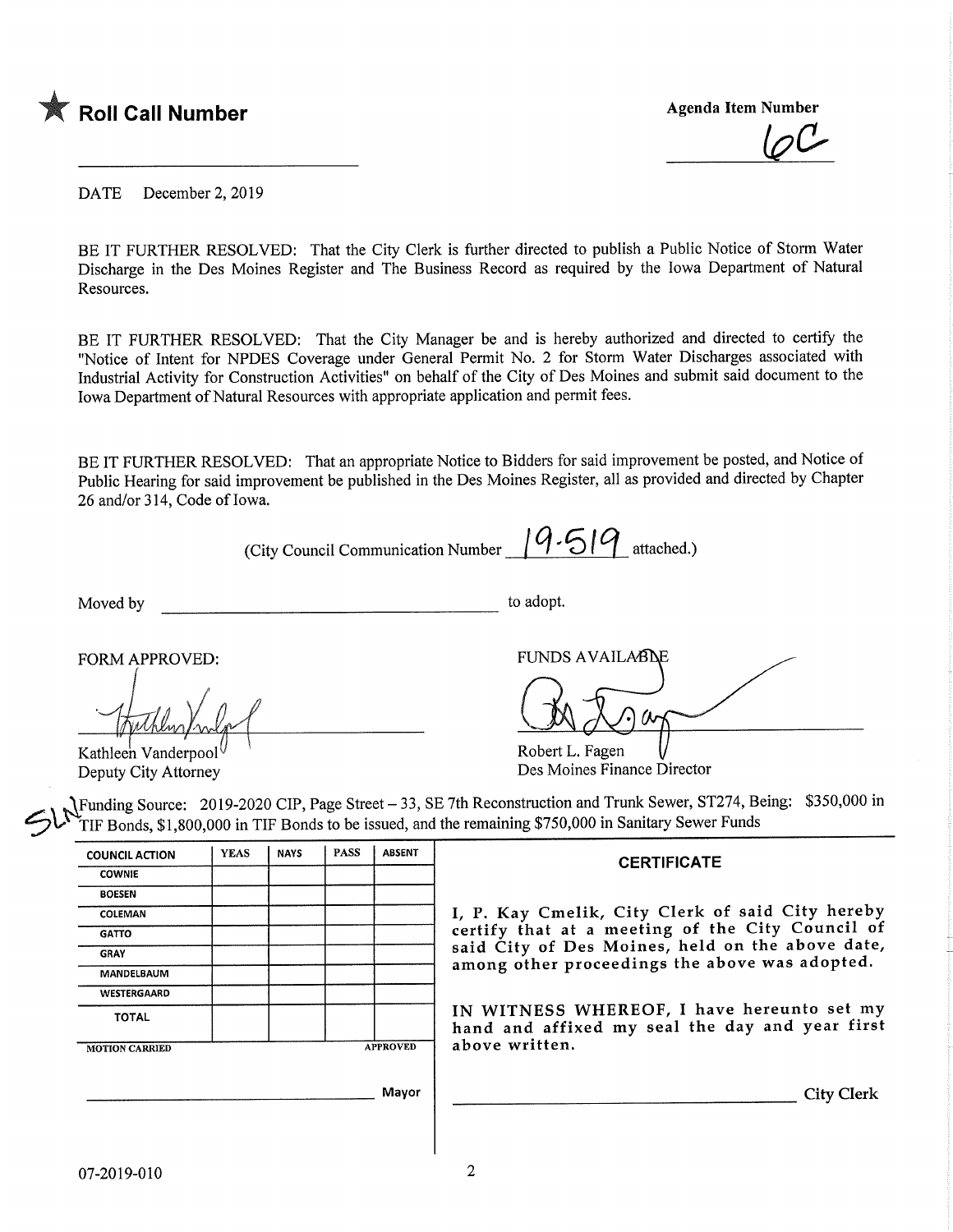## CONSTRUCTION ESTIMATE

DEPARTMENT OF ENGINEERING CITY OF DES MOINES, IOWA

Activity ID 07-2019-010 IDOT Project No: None 11/12/2019

## PROJECT: MARKET DISTRICT SANITARY SEWER AND FORCE MAIN

|                |                                                                    |             |              | <b>ESTIMATED UNITS</b> | <b>AMOUNT</b> |
|----------------|--------------------------------------------------------------------|-------------|--------------|------------------------|---------------|
| NO.            | <b>DESCRIPTION</b>                                                 | <b>UNIT</b> | <b>TOTAL</b> | <b>UNIT PRICE</b>      | <b>TOTAL</b>  |
| 1              | * CLEARING AND GRUBBING                                            | LS.         | 1            | \$10,000.00            | \$10,000.00   |
| $\overline{2}$ | * TOPSOIL, OFFSITE                                                 | CY.         | 125          | \$50.00                | \$6,250.00    |
| 3              | ' EXCAVATION, CLASS 10                                             | <b>CY</b>   | 80           | \$50.00                | \$4,000.00    |
| 4              | SUBGRADE PREPARATION, 6 IN. DEPTH                                  | SY          | 9040         | \$5.00                 | \$45,200.00   |
| 5              | ' [SUBBASE, MODIFIED                                               | <b>TON</b>  | 3100         | \$50.00                | \$155,000.00  |
| 6              | SANITARY SEWER, GRAVITY MAIN, TRENCHED, DI, 10"                    | LF          | 70           | \$200.00               | \$14,000.00   |
| 7              | SANITARY SEWER, GRAVITY MAIN, TRENCHED, PVC SDR 26, 12"            | LF          | 1282         | \$175.00               | \$224,350.00  |
| 8              | SANITARY SEWER, GRAVITY MAIN, TRENCHED, PVC SDR 26, 15"            | LF          | 1520         | \$190.00               | \$288,800.00  |
| 9              | SANITARY SEWER GRAVITY MAIN WITH CASING PIPE, TRENCHLESS, PVC, 12" | LF          | 75           | \$600.00               | \$45,000.00   |
| 10             | SANITARY SEWER GRAVITY MAIN WITH CASING PIPE, TRENCHLESS, PVC, 15" | LF          | 75           | \$550.00               | \$41,250.00   |
| 11             | SANITARY SEWER FORCE MAIN, TRENCHED, PVC, 10"                      | LF          | 5219         | \$50.00                | \$260,950.00  |
| 12             | SANITARY SEWER FORCE MAIN, TRENCHLESS, PVC, 10"                    | LF          | 170          | \$150.00               | \$25,500.00   |
| 13             | SANITARY SEWER FORCE MAIN WITH CASING PIPE, TRENCHLESS, PVC, 10"   | LF          | 390          | \$300.00               | \$117,000.00  |
| 14             | SANITARY SEWER SERVICE RELOCATION                                  | EΑ          | 10           | \$500.00               | \$5,000.00    |
| 15             | SEWAGE AIR RELEASE VALVE AND PIT                                   | EA          | 6            | \$5,000.00             | \$30,000.00   |
| 16             | REMOVAL OF SANITARY SEWER, VCP, 10"                                | LF          | 457          | \$25.00                | \$11,425.00   |
| 17             | SANITARY SEWER ABANDONMENT, FILL AND PLUG, 10"                     | LF          | 700          | \$50.00                | \$35,000.00   |
| 18             | STORM SEWER, TRENCHED, RCP CL 3, 15"                               | LF          | 20           | \$200.00               | \$4,000.00    |
| 19             | REMOVAL OF STORM SEWER, RCP, 12" THRU 18"                          | LF          | 28           | \$25.00                | \$700.00      |
| 20             | PIPE APRON, 15" RCP CL 3                                           | EA          | 3            | \$250.00               | \$750.00      |
| 21             | PIPE APRON GUARD                                                   | EA          | 3            | \$250.00               | \$750.00      |
| 22             | MANHOLE, SW 301, 48"                                               | EA          | 9            | \$6,500.00             | \$58,500.00   |
| 23             | MANHOLE, SW 401, 84"                                               | EA          | 1            | \$14,000.00            | \$14,000.00   |
| 24             | INTAKE, SW 502, 84"                                                | EA          | 1            | \$15,000.00            | \$15,000.00   |
| 25             | INTAKE, SW 507                                                     | EA          | 1            | \$7,500.00             | \$7,500.00    |
| 26             | DROP CONNECTION, 10"                                               | EA          | 4            | \$6,000.00             | \$24,000.00   |
| 27             | INSIDE FORCE MAIN DROP CONNECTION, 10"                             | EA          | 1            | \$15,000.00            | \$15,000.00   |
| 28             | MANHOLE ADJUSTMENT, MINOR                                          | EA          | 1            | \$2,500.00             | \$2,500.00    |
| 29             | MANHOLE ADJUSTMENT, PCC DIAMOND                                    | EA          | 3            | \$4,000.00             | \$12,000.00   |
| 30             | CONNECTION TO EXISTING MANHOLE                                     | EA          | 1            | \$2,500.00             | \$2,500.00    |
| 31             | <b>REMOVE MANHOLE</b>                                              | EA          | 6            | \$1,500.00             | \$9,000.00    |
| 32             | <b>REMOVE INTAKE</b>                                               | EA          | 3            | \$1,500.00             | \$4,500.00    |
| 33             | REMOVE AND REPLACE STORM SEWER, 36" RCP                            | LF          | 49           | \$250.00               | \$12,250.00   |
| 34             | REMOVE AND REPLACE STORM SEWER, 24" RCP                            | LF          | 30           | \$225.00               | \$6,750.00    |

 $6<sup>C</sup>$